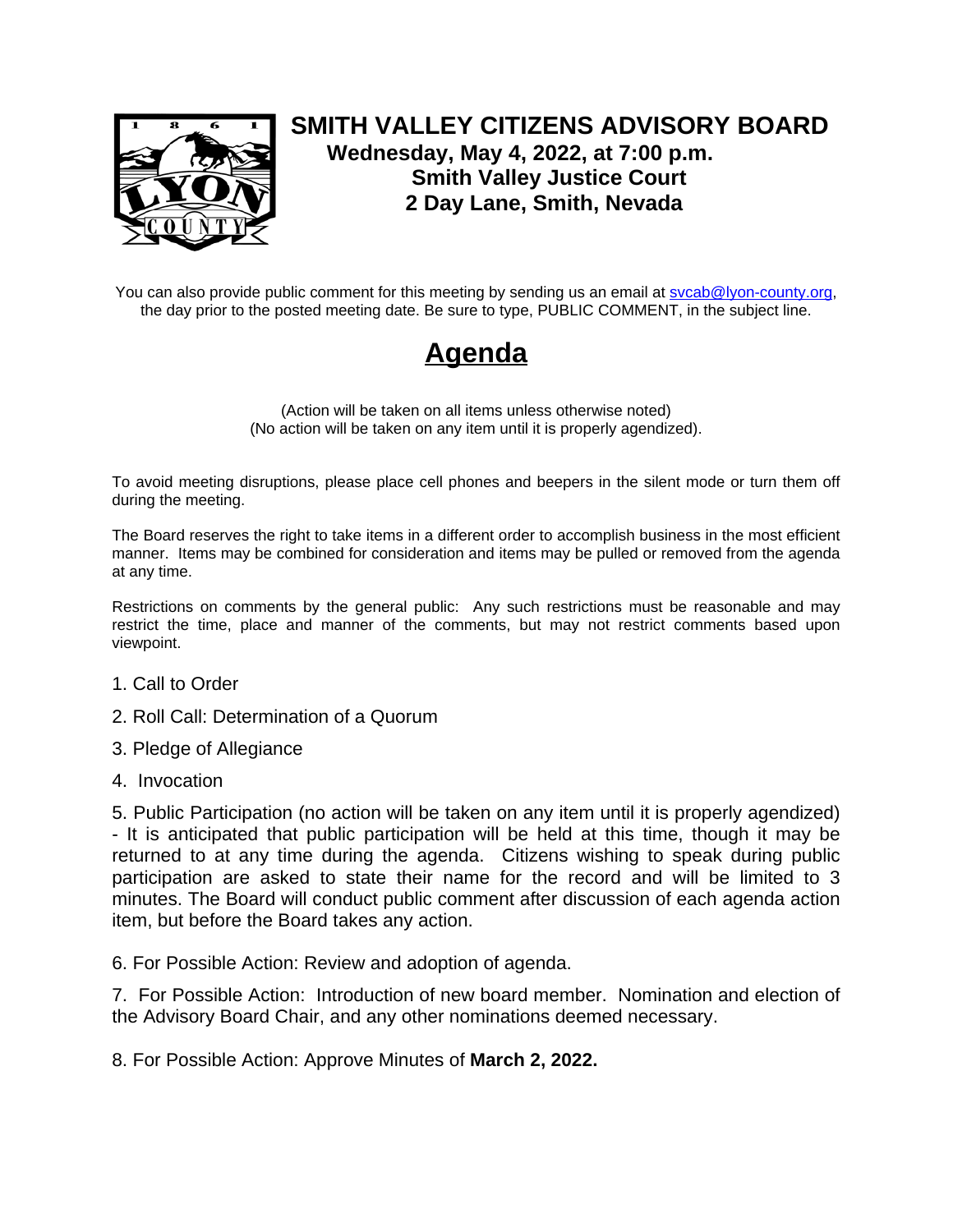9. Community Reports:

- a) County Commissioner Dave Hockaday
- b) Planning Commission Constantine Kuzmicki
- c) Sheriff's Office Report
- d) Fire Department report

e) Other Elected/Appointed officials of Smith Valley, Lyon County or State of Nevada

10. For Discussion and Possible Action: Recommendations and comments on Planning Commission Items, if any.

a) receipt of confirmation that Smith Valley Dairy request was approved by the Planning Commission and BOCC.

11. For Discussion only: Review of state water engineer meetings. (video available through Lyon County website).

12. For Discussion and Possible Action; Review of Correspondence, email, other communications

- (a) Jeff Page, county manager waste management update.
- (b) Erin Lopez review of water engineer meetings/available video link
- (c) Andrew Haskin Code Enforcement contact
- (d) Jeff Page Waste franchise award protest
- (e) Jeff Page ARPA Allocations
- (f) Jeff Page Section 368 Energy Corridors Final Report
- (g) Jeff Page Update on public lands bill
- (h) All other correspondence and email.

13. For possible action: Chairperson & Board Member Comments.

14. Advisory Board member discussion and possible action regarding next meeting date of June 8, 2022.

## **RECESS TO CONVENE AS THE SMITH VALLEY CEMETERY BOARD**

15. Public Participation**:** It is anticipated that public participation will be held at this time, though it may be returned to at any time during the agenda. Citizens wishing to speak during public participation are asked to state their name for the record, spell it, and will be limited to 3 minutes. The Smith Valley Cemetery Board will conduct public comment after discussion of each agenda action item, but before the Smith Valley Cemetery Board takes any action.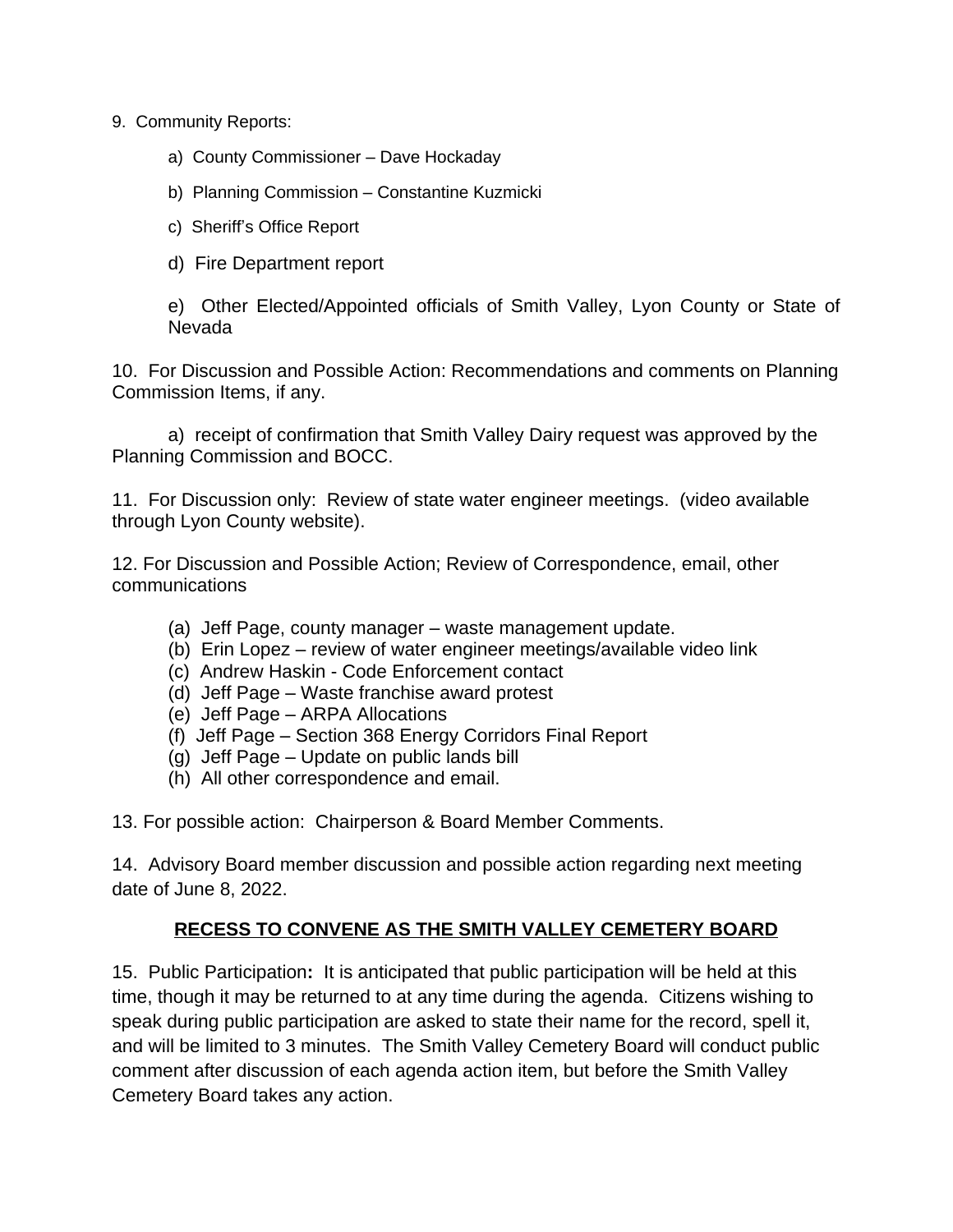16. For Possible Action:Update on review of cemetery plot prices, review of establishment of protocol regarding free plots, review of maintenance of the cemetery, including the Indian portion, as well as maintenance of the Valley Grove Cemetery. Updates by Dave Hockaday and Doug Homestead.

17. For Possible Action: Update on cemetery operations, maintenance and activities, including a report or information from Doug Homestead, facilities manager with review of projects that need to be accomplished. Maralyn will report on cemetery activities and give a report regarding plot sales made and improvements to plots requested by plot owners (who and what has been requested)

18. For Possible Action: Mapping and database update.

19. For Possible Action**:** Review and approval of bills and acceptance of Financial Report.

20. For Possible Action: Review and finalization of clean up days and progress with community involvement.

21. Public Participation**:** It is anticipated that public participation will be held at this time, though it may be returned to at any time during the agenda. Citizens wishing to speak during public participation are asked to state their name for the record, spell it, and will be limited to 3 minutes.

## **ADJOURN TO RECONVENE AS THE SMITH VALLEY ADVISORY BOARD**

22. Public Participation**:** It is anticipated that public participation will be held at this time, though it may be returned to at any time during the agenda. Citizens wishing to speak during public participation are asked to state their name for the record, spell it, and will be limited to 3 minutes.

23. Board Member Comments.

24. Adjourn**.**

**This agenda has been posted in accordance with the open meeting law at the Lyon County Administrative Complex and the County and State website. [http://www.lyon-county.org](http://www.lyon-county.org/)**; **<https://notice.nv.gov/Notice>**

**Members of the public requesting meeting support materials may contact Smith Valley Advisory Board via email at: [\(svcab@lyon-county.org](mailto:svcab@lyon-county.org)**

Lyon County recognizes the needs and civil rights of all persons regardless of age, race, color, religion, sex, **handicap, family status, or national origin. In accordance with Federal civil rights law and U.S. Department of Agriculture (USDA) civil rights regulations and policies, the USDA, its agencies, offices, and employees, and institutions participating in or administering USDA programs are prohibited from discriminating based**